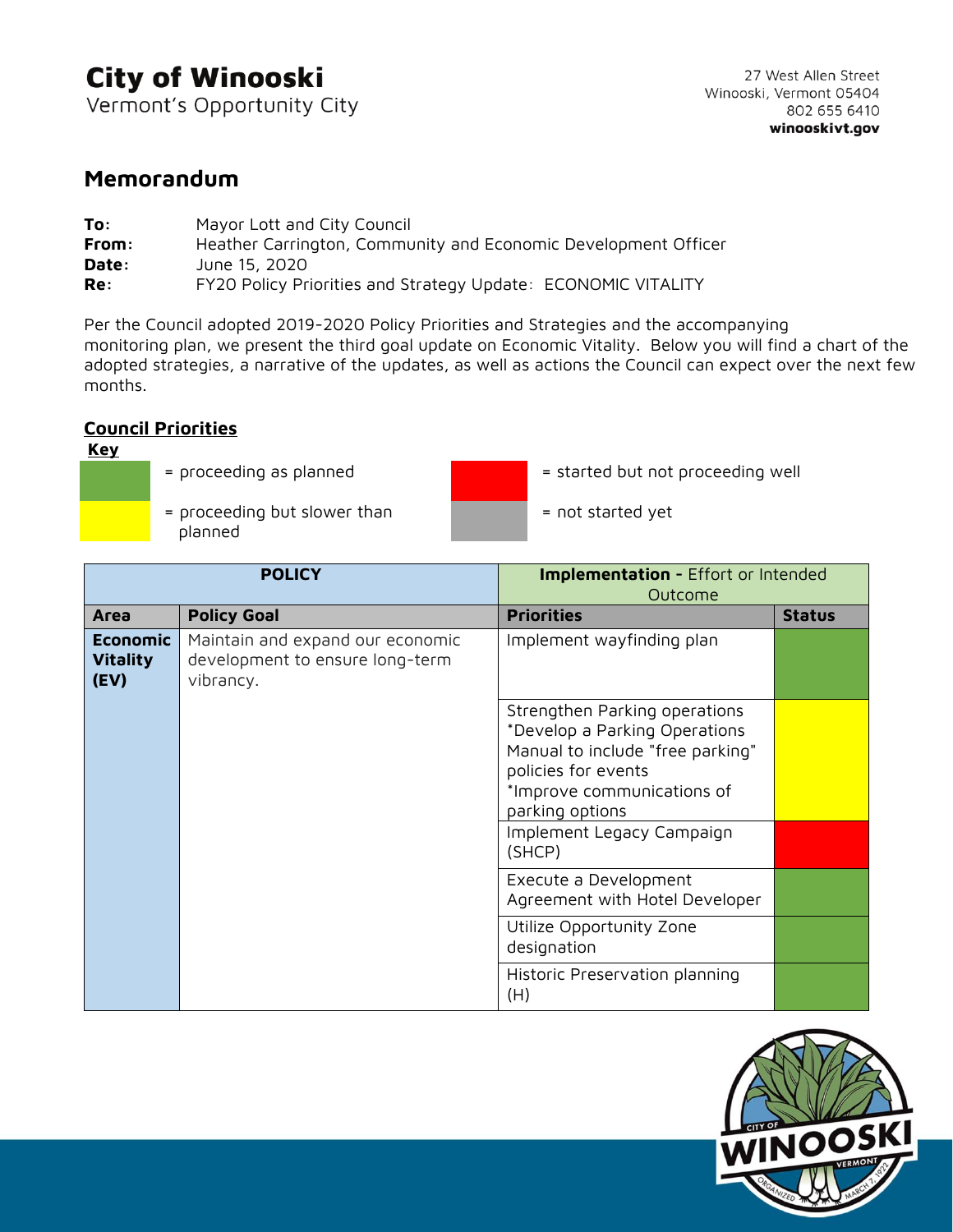### **City of Winooski**

Vermont's Opportunity City

27 West Allen Street Winooski, Vermont 05404 802 655 6410 winooskivt.gov

| *Identify funding and commence   |  |
|----------------------------------|--|
| an inventory of resources we are |  |
| trying to preserve               |  |

#### **Municipal Covid-19 Emergency Response to Support Economic Vitality**

In response to the mandatory business closures under Executive Order 01-20, the City undertook several immediate and mid-term actions to support business as follows:

- Created Winooski Small Business Emergency Loans
- Suspended Parking Enforcement
- Suspended Sidewalk Permit Fees
- Resolution Temporarily Suspending Action on Outdoor Consumption Permits
- Currently working with businesses to develop a plan to make public outdoor space available for outdoor restaurant and bar service

#### **Update on Priority Economic Vitality Efforts**

#### **Implement wayfinding plan – Plan completed**

City staff applied for and was awarded a Municipal Planning Grant in the amount of \$22,000 for the purpose of hiring a consultant to develop a wayfinding plan. The consulting firm, LandWorks, presented the draft plan to City Council on May 18, 2020 and delivered the wayfinding plan to City staff at the end of May 2020. The grant documentation and final payment requisition have been submitted to close out the grant.

With a completed wayfinding plan in hand, the City can now move into fabrication and installation of signage. Staff applied for a Downtown Transportation Fund grant for this work, and the City was awarded \$36,750 in May 2020. In addition, last year the City of Winooski was awarded just under \$10,000 in grant funds by the Downtown Transportation Fund. Matching funds for signage implementation have been included in the FY2021 budget, and fabrication and installation of wayfinding signage has been included in the Policy Priorities and Strategies for 2021.

#### **Strengthen Parking operations**

\*Develop a Parking Operations Manual to include "free parking" policies for events

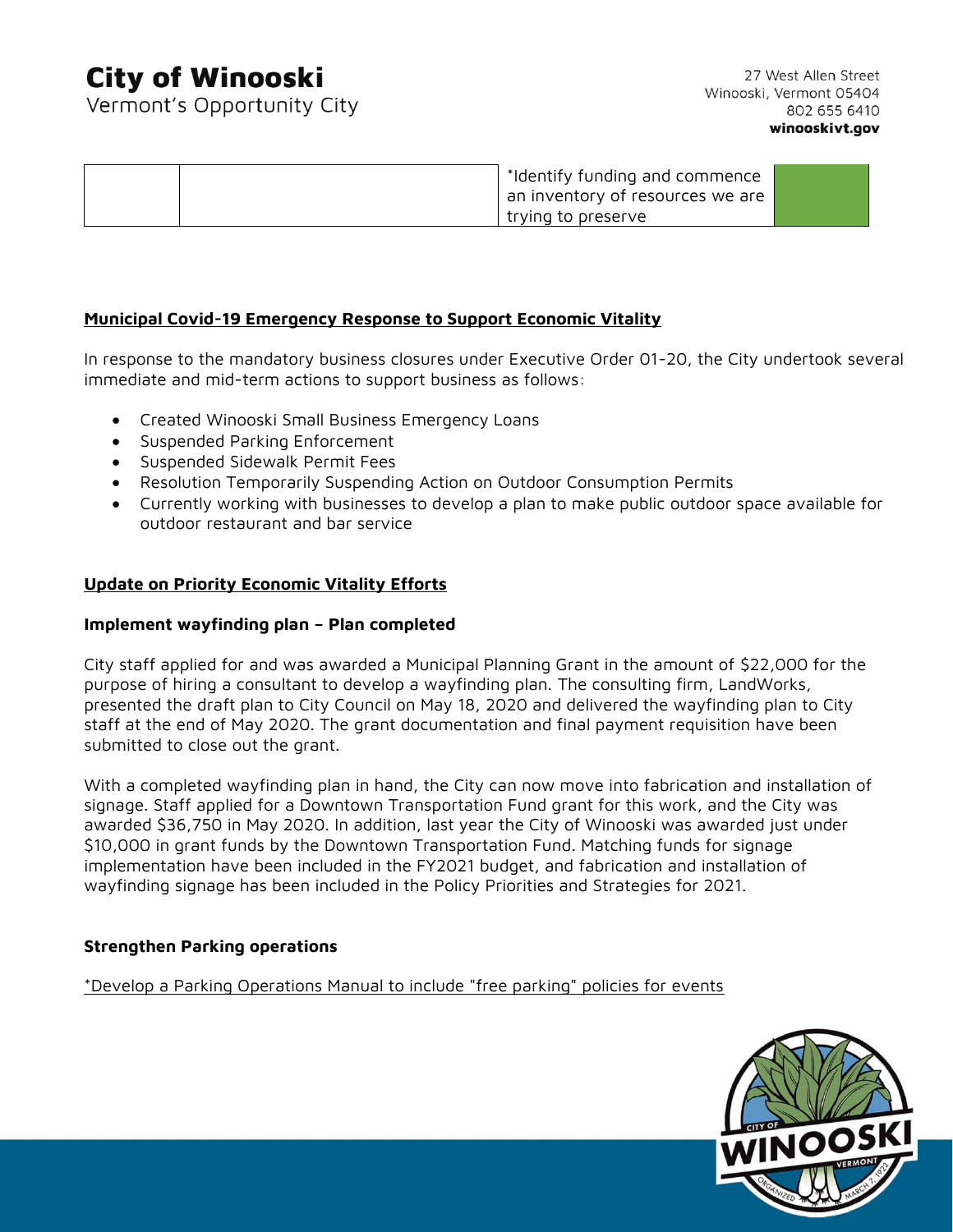The Parking Team has started to discuss the development of an Operations Manual. This will be a lengthy process where we review other community's policies, fine-tune them for Winooski, and put into place new systems. This work has been impacted and delayed by the pandemic, and will be ongoing as part of the Policy Priorities and Strategies for 2021.

A free parking policy for events was adopted in 2016 as part of the overall Use of City Property for Events Policy. The policy was developed following guidance provided by Winooski businesses during outreach meetings. The specific language related to free parking is as follows:

"Event sponsors should consider locations that have sufficient parking options. With the exception of the Festival of Pumpkins, Waking Windows, St. Patrick's Day and New Year's Eve, the City will not provide free parking for events."

Should City Council wish to reevaluate the existing policy, staff would be happy to revisit the conversation with stakeholders and draft language for Council review. Otherwise, the existing policy will be referenced in the Parking Operations Manual.

#### \*Improve communications of parking options

Winooski's parking app, ParkMobile, was launched in August 2019. By February 2020, ParkMobile had processed 33,853 transactions in Winooski. During that time, an average of 6,372 monthly Winooski parking transactions went through ParkMobile, although January transactions hit 7,300. The level of usage indicates that communications about the ParkMobile option have been successful in reaching users.

Implementation of the wayfinding signage plan will further strengthen parking operations with improved guidance to finding and accessing parking. The consultant delivered a draft wayfinding plan to staff at the end of May, and grant funding has been secured to begin the fabrication and installation of new signage.

#### **Implement Legacy Campaign**

In the coming months and years, and leading up to our 100-year anniversary in March 2022, the Legacy Campaign will feature stories about Winooski community members, places, and traditions. The campaign is broadly owned by the Winooski community, and we envision all being welcome contributors at the Legacy Campaign Team meetings, led and coordinated by an Executive Committee. The Legacy Campaign Team will recommend potential people, places, and traditions for the campaign to highlight, and will help to coordinate and plan Legacy Campaign events.

At the last Economic Vitality update, staff presented a vision and a framework for production of Legacy Campaign materials, collateral, and events. In addition, a preliminary production schedule was established.

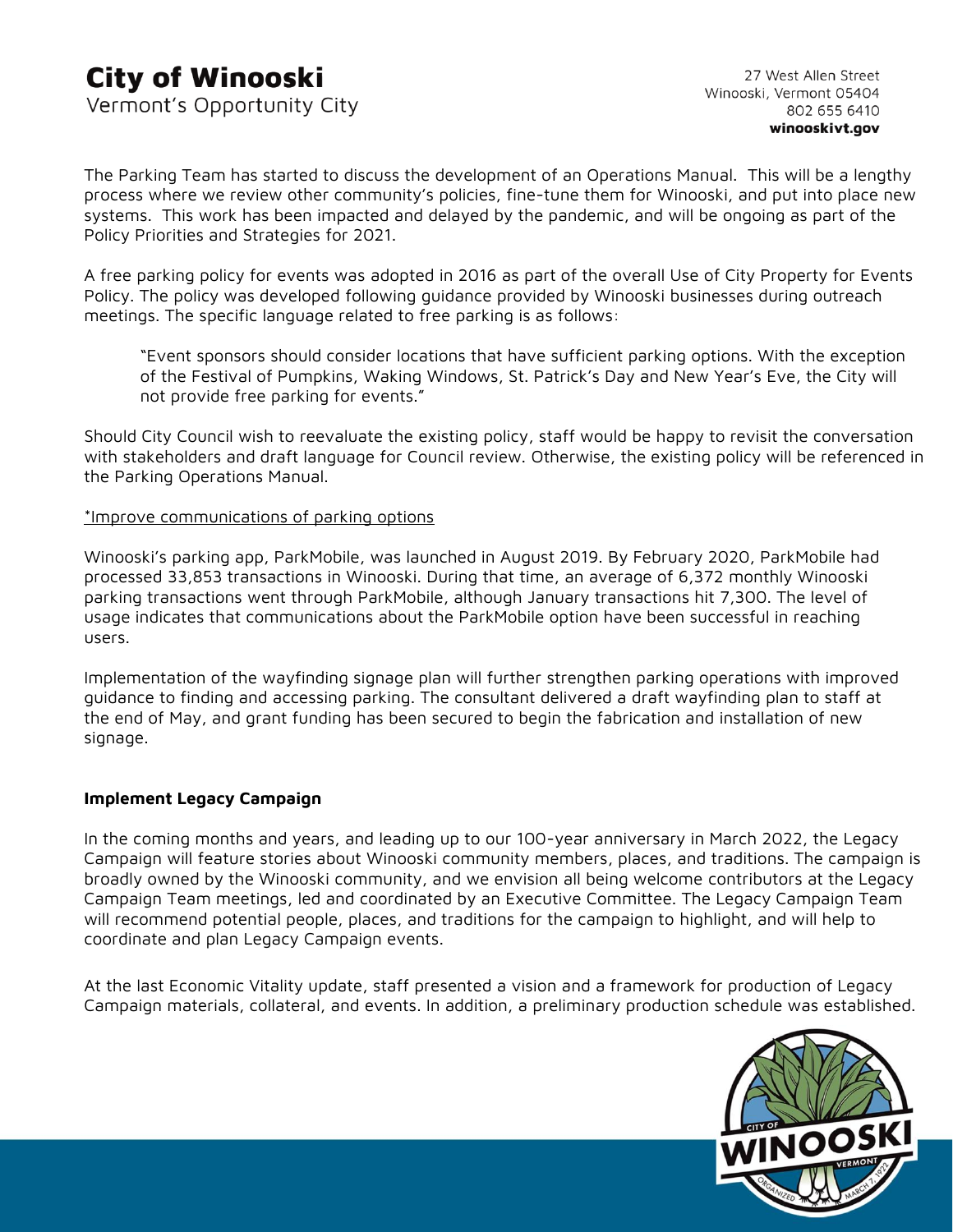The Covid-19 pandemic has significantly disrupted the planned methods for engaging our community in guiding and contributing to the campaign. Staff is now developing a new approach that allows community participation while maintaining recommended physical distancing practices.

#### **Execute a Development Agreement with Hotel Developer - Agreement executed**

Winooski Hotel Group (WHG):City staff continue to work with Winooski Hotel Group (WHG) on the potential for a development project in Winooski. We regularly discuss sites with them and they recently completed a Phase I environmental assessment on Lot 8 funding by the CCRPC Brownfield Fund. They have recently pivoted away from looking at Lot 8 for potential development. As they advance development plans, we stand at the ready to assist them.

Nedde Real Estate: With WHG's focus shifting away from interest in Lot 7D, staff released an RFP for Sale and Redevelopment of this city-owned parcel at 17 Abenaki Way (Lot 7D) on July 22, 2019. In November the Council authorized staff to move forward in negotiating a Development Agreement with Nedde Real Estate to for the location of office space and a hotel on 7D. These negotiations resulted in a fully executed Development Agreement dated April 7, 2020.

Redstone: Since the last update, Redstone has also submitted a permit application to locate a hotel on East Allen Street.

#### **Utilize Opportunity Zone designation**

As discussed at the previous Economic Vitality update, while it is very likely that there are Opportunity Zone projects in Winooski, the program does not require any municipal reporting so we have no means of reporting on whether the Opportunity Zone status has resulted in projects.

#### **Historic Preservation planning – Grant secured, consultant hired, planning underway**

In mid-September, staff submitted a Municipal Planning Grant application to support hiring a consultant to conduct an historic resource inventory, facilitate a community dialogue about preservation priorities, and develop recommendations for a preservation bylaw. Winooski was awarded the grant in December 2019. An RFP for historic preservation consultant services was released in February 2020, and the City awarded the contract to VHB. The consultant has commenced work on the historic resource inventory as planned.

#### **Upcoming Council Roles**

- Consider and approve design for Lot 7D development
- Consider and approve future agreements with the Winooski Hotel Group
- Participate in consultant-facilitated public dialogue to determine community preservation priorities